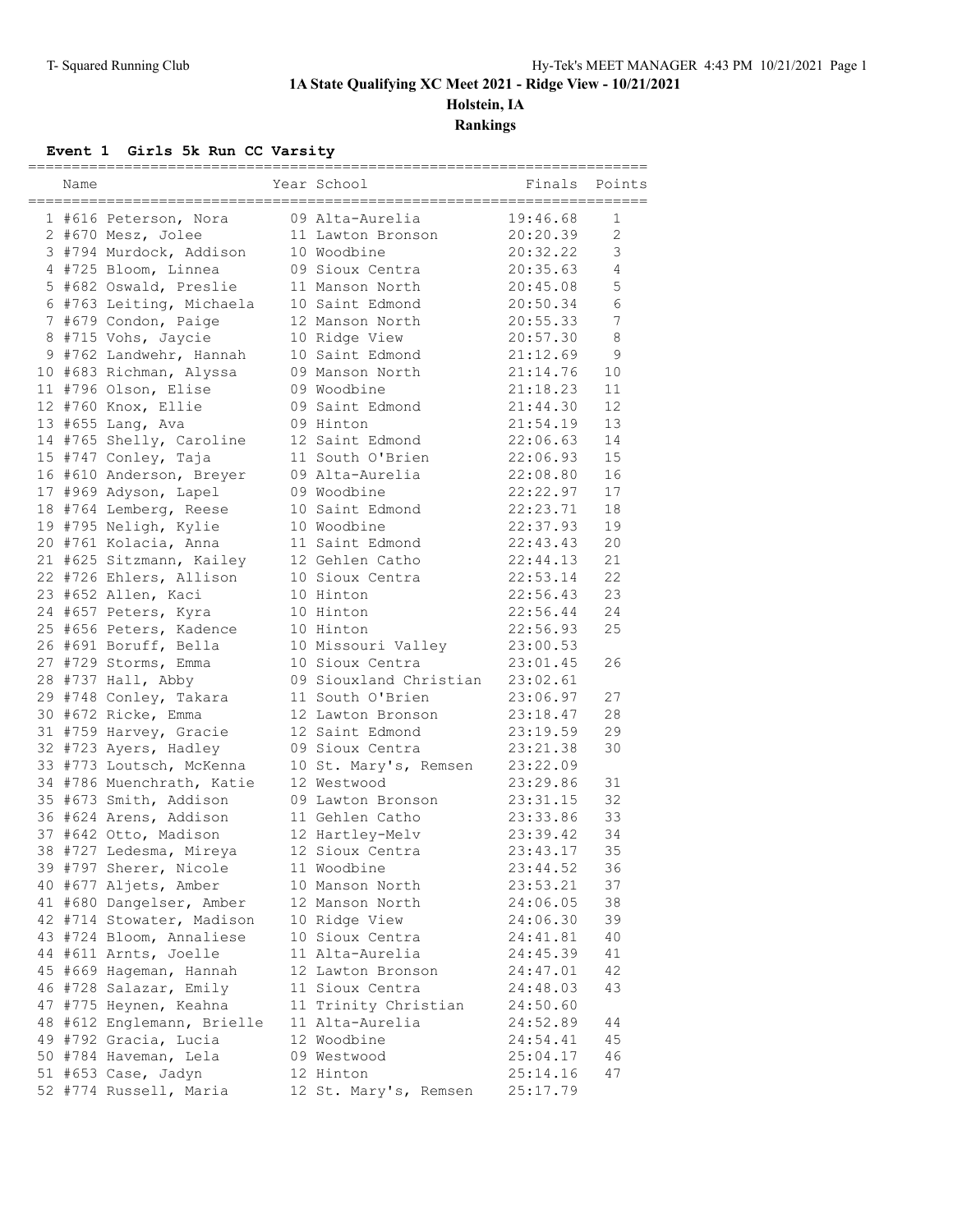**1A State Qualifying XC Meet 2021 - Ridge View - 10/21/2021**

# **Holstein, IA**

**Rankings**

### **....Event 1 Girls 5k Run CC Varsity**

|  | 53 #793 Kerger, Riley       | 12 Woodbine            | 25:18.26 | 48 |
|--|-----------------------------|------------------------|----------|----|
|  | 54 #601 Bruget, Josalyn     | 10 Akron-Westfield     | 25:19.09 |    |
|  | 55 #658 Spies, Kenedi       | 12 Hinton              | 25:21.09 | 49 |
|  | 56 #970 Ameen, Cheyenne     | 09 Lawton Bronson      | 25:23.70 | 50 |
|  | 57 #626 Tesch, Harlie       | 12 Gehlen Catho        | 25:35.39 | 51 |
|  | 58 #643 Pasillas, Juliana   | 11 Hartley-Melv        | 25:35.62 | 52 |
|  | 59 #602 Everingham, Michael | 09 Akron-Westfield     | 25:40.56 |    |
|  | 60 #640 Ebel, Kamryn        | 09 Hartley-Melv        | 25:47.62 | 53 |
|  | 61 #668 Brouwer, Sydney     | 10 Lawton Bronson      | 25:47.66 | 54 |
|  | 62 #678 Aljets, Sandy       | 12 Manson North        | 25:54.95 | 55 |
|  | 63 #659 Voqt, Morqan        | 09 Hinton              | 25:56.65 | 56 |
|  | 64 #751 Wilson, Elodie      | 10 South O'Brien       | 25:57.48 | 57 |
|  | 65 #627 Tesch, Paisley      | 09 Gehlen Catho        | 26:19.80 | 58 |
|  | 66 #641 Knobloch, Gracie    | 09 Hartley-Melv        | 26:32.65 | 59 |
|  | 67 #700 Ball, Alyson        | 10 Mmc-Ru              | 26:37.76 |    |
|  | 68 #604 Schram, Mackenzie   | 12 Akron-Westfield     | 27:01.51 |    |
|  | 69 #644 Vermeer, Ashleigh   | 11 Hartley-Melv        | 27:26.73 | 60 |
|  | 70 #603 Sabaliauskas, Jolie | 11 Akron-Westfield     | 27:29.75 |    |
|  | 71 #628 Zubrod, Hannah      | 12 Gehlen Catho        | 27:43.99 | 61 |
|  | 72 #681 Niewoehner, Ella    | 09 Manson North        | 28:04.94 | 62 |
|  | 73 #738 Leslie, Luna        | 10 Siouxland Christian | 28:17.04 |    |
|  | 74 #783 Davis, Ashlyn       | 09 Westwood            | 28:28.76 | 63 |
|  | 75 #713 Reiss, Molly        | 10 Ridge View          | 28:41.44 | 64 |
|  | 76 #710 Goettsch, Graca     | 12 Ridge View          | 29:02.20 | 65 |
|  | 77 #785 Hinrickson, Peggy   | 12 Westwood            | 29:14.13 | 66 |
|  | 78 #613 Graham, Ava         | 11 Alta-Aurelia        | 29:34.00 | 67 |
|  | 79 #711 Hagen, Kinzie       | 10 Ridge View          | 29:36.43 | 68 |
|  | 80 #750 Stout, Abby         | 11 South O'Brien       | 30:05.96 | 69 |
|  | 81 #614 Graham, Piper       | 11 Alta-Aurelia        | 30:41.17 | 70 |
|  | 82 #701 Plagman, Natalie    | 10 Mmc-Ru              | 30:50.77 |    |
|  | 83 #782 Bata, Trinity       | 12 Westwood            | 30:59.52 | 71 |
|  | 84 #629 Zubrod, Samantha    | 09 Gehlen Catho        | 32:16.59 | 72 |
|  | 85 #712 Pacza, Tess         | 10 Ridge View          | 33:42.75 | 73 |
|  | 86 #787 Versch, Hannah      | 11 Westwood            | 38:43.88 | 74 |
|  | 87 #749 Kenney, Laci        | 11 South O'Brien       | 39:36.63 | 75 |
|  | 88 #709 Cedeno, Kaylee      | 10 Ridge View          | 39:37.54 | 76 |

#### Team Scores

| Rank Team |                                                                         |          | Total 1 2 3 4 5 $*6$ $*7$ |               |                   |  |  |  |  |  | $*8$ | $*9$ |
|-----------|-------------------------------------------------------------------------|----------|---------------------------|---------------|-------------------|--|--|--|--|--|------|------|
|           | 1 St. Edmond, Fort Dodge<br>Total Time: 1:48:17.67<br>Average: 21:39.54 |          | 59 6 9 12 14 18 20 29     |               |                   |  |  |  |  |  |      |      |
|           | 2 Woodbine<br>Total Time: 1:50:35.87<br>Average:                        | 22:07.18 | 86                        | $\mathcal{B}$ | 11 17 19 36 45 48 |  |  |  |  |  |      |      |